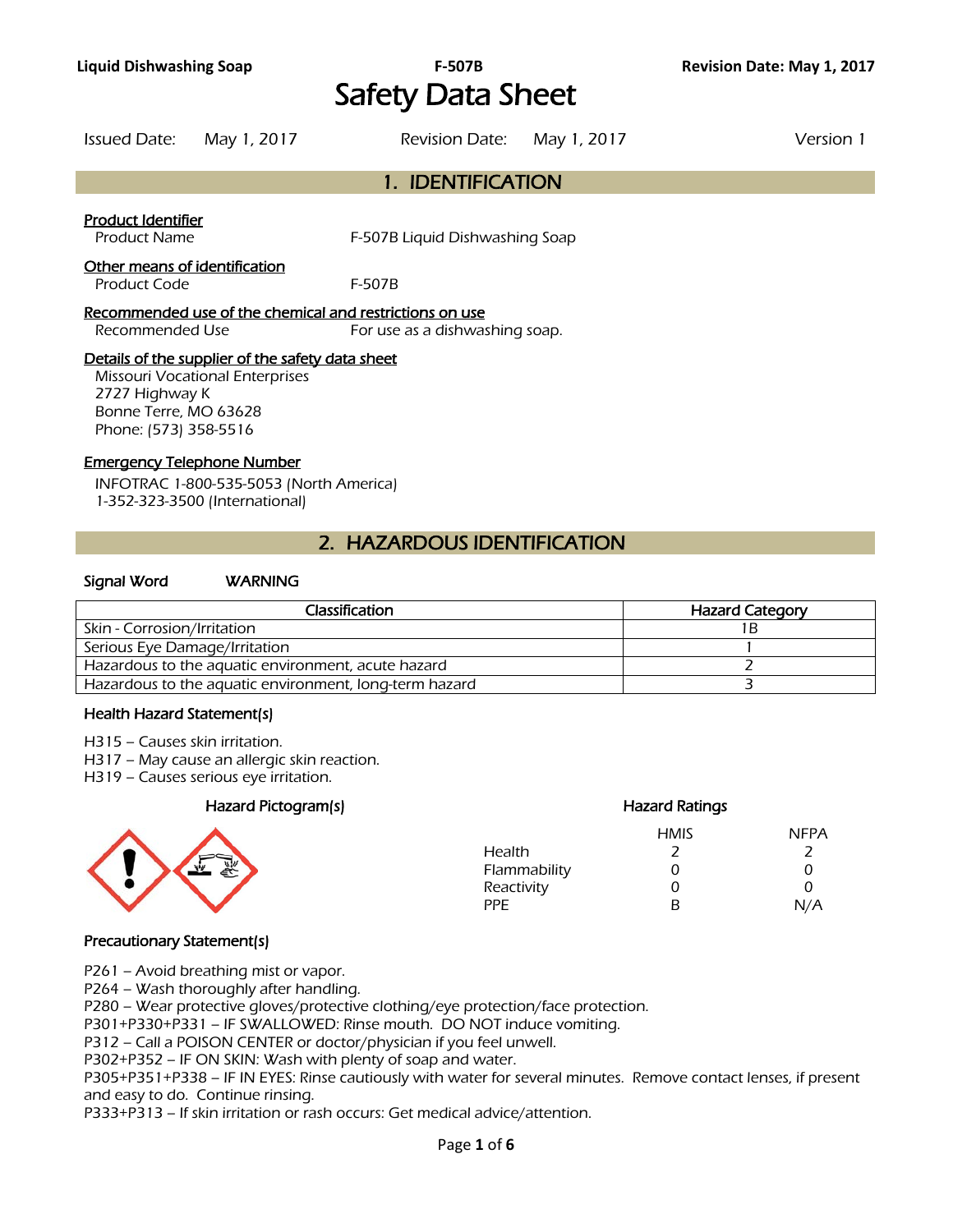P337+P313 – If eye irritation persists: Get medical advice/attention. P501 – Dispose of contents/container in accordance with local/regional/national/international regulations.

# Potential Health Effects

| <b>Skin Contact</b> | May cause skin irritation/burns.  |
|---------------------|-----------------------------------|
| <b>Eye Contact</b>  | May cause eye damage.             |
| Inhalation          | May cause respiratory irritation. |
| Ingestion           | May be harmful if swallowed.      |

# 3. COMPOSITION/INFORMATION ON INGREDIENT

| <b>Chemical Name/Pure Substance</b> | CAS#        | Weight-% |
|-------------------------------------|-------------|----------|
| Water                               | 7732-18-5   | 65-75    |
| CalBlend DF                         | Proprietary | 25-35    |
| Masodol 900                         | 68439-46-3  | $1 - 5$  |
| Isocil IG                           | Proprietary | $0 - 2$  |
|                                     |             |          |

\*\*If Chemical Name/CAS No is "proprietary" and/or Weight-% is listed as a range, the specific chemical identity and/or percentage of composition has been withheld as a trade secret.

# 4. FIRST-AID MEASURES

| General Advice                      | If you feel unwell, seek medical advice (show label where possible).                                                                                  |
|-------------------------------------|-------------------------------------------------------------------------------------------------------------------------------------------------------|
| <b>Eye Contact</b>                  | Rinse cautiously with water for several minutes. Remove contact lenses, if present and easy<br>to do. Continue rinsing. Get medical advice/attention. |
| <b>Skin Contact</b>                 | Take off contaminated clothing. Wash contaminated clothing before reuse. If skin<br>irritation persists, call a physician.                            |
| Inhalation                          | Remove victim to fresh air and keep at rest in a position comfortable for breathing. Call a<br>POISON CENTER or doctor/physician if you feel unwell.  |
| Ingestion                           | Rinse mouth. Give plenty of water to drink. Do NOT induce vomiting. Call a POISON<br>CENTER or doctor/physician if you feel unwell.                   |
| Most important symptoms and effects | Prolonged contact may cause painful stinging or burning of eves and lids, watering of eve                                                             |

# Symptoms Prolonged contact may cause painful stinging or burning of eyes and lids, watering of eye,<br>and irritation. Prolonged contact may even cause severe skin irritation or mild burn.

# 5. FIRE-FIGHTING MEASURES

# Extinguishing Media

Suitable Extinguishing Media: Dry powder, water spray, or foam. Unsuitable Extinguishing Media: Not determined.

# Specific Hazards Arising from the Chemical

Heating or fire could release toxic fumes/gas.

# Protective equipment and precautions for firefighters

As in any fire, wear self-contained breathing apparatus pressure-demand, MSHA/NIOSH (approved or equivalent) and full protective gear.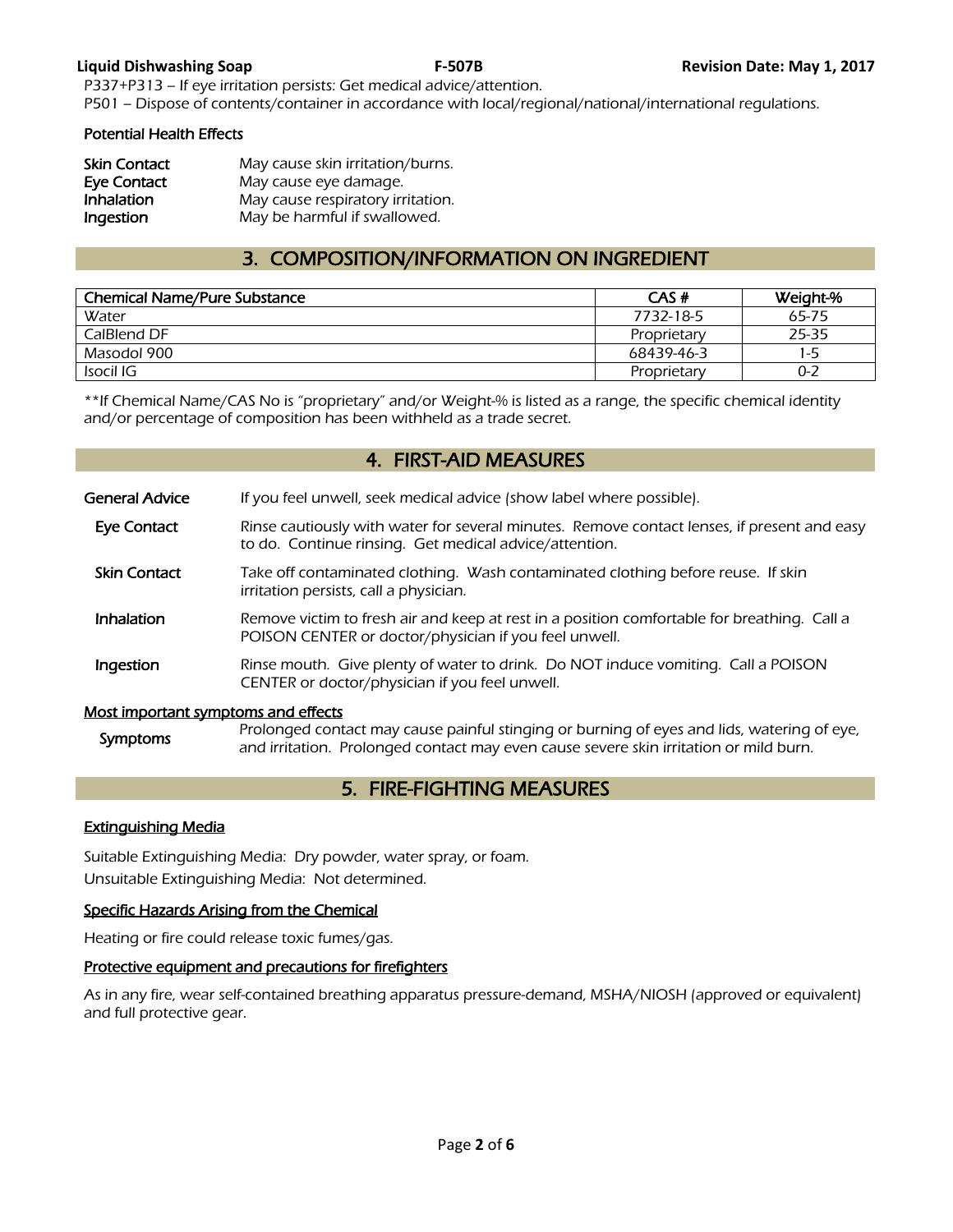# 6. ACCIDENTAL RELEASE MEASURES

### Personal precautions, protective equipment and emergency procedures

| Personal precautions                              | Use personal protective equipment as required. Spill area may become<br>slippery.                                                 |
|---------------------------------------------------|-----------------------------------------------------------------------------------------------------------------------------------|
| <b>Environmental precautions</b>                  | Prevent from entering into soil, ditches, sewers, waterways and/or<br>groundwater.                                                |
| Methods and material for containment and clean up |                                                                                                                                   |
| <b>Methods for Containment</b>                    | Prevent further leakage or spillage if safe to do so.                                                                             |
| Methods for Clean up                              | Absorb spill in vermiculite, dry sand, or earth and place into containers.<br>Containers should be properly labeled for disposal. |

# 7. HANDLING AND STORAGE

# Precautions for safe handling

Handle in accordance with good industrial hygiene and safety practice. Use only in well ventilated areas. Do not breathe dust/fume/gas/mist/vapors/spray. Wash face, hands, and any exposed skin thoroughly after handling. Use personal protection recommended in Section 8.

### Conditions for safe storage, including any incompatibilities

| <b>Storage Conditions</b> | Keep containers tightly closed in a dry, cool and well-ventilated place. Store locked up. |
|---------------------------|-------------------------------------------------------------------------------------------|
|                           | Do not store in direct sunlight.                                                          |
| Incompatible Materials    | See section 10 of this SDS.                                                               |

# 8. EXPOSURE CONTROLS/PERSONAL PROTECTION

| Chemical<br>Name<br>л | . THE $\overline{\phantom{a}}$<br>-- | <b>OSHA PEI</b><br>---   | NIOSH IDI H              |
|-----------------------|--------------------------------------|--------------------------|--------------------------|
|                       | $\overline{\phantom{a}}$             | $\overline{\phantom{0}}$ | $\overline{\phantom{a}}$ |
|                       |                                      |                          |                          |

# Appropriate engineering controls

Engineering Controls Apply technical measures to comply with the occupational exposure limits.

# Individual protection measures, such as personal protective equipment

| Eye/Face Protection                   | Wear approved safety goggles.                                                                                                                                              |
|---------------------------------------|----------------------------------------------------------------------------------------------------------------------------------------------------------------------------|
| Skin and Body Protection              | Wear appropriate clothing to prevent repeated or prolonged skin contact.                                                                                                   |
| <b>Respiratory Protection</b>         | Ensure adequate ventilation, especially in confined areas.                                                                                                                 |
| <b>General Hygiene Considerations</b> | Do not eat, drink, or smoke when using this product. Wash contaminated<br>clothing before reuse. Handle in accordance with good industrial hygiene<br>and safety practice. |

# 9. PHYSICAL AND CHEMICAL PROPERTIES

### **Appearance**

| <b>Physical State</b><br>Color                                                                                                   | Liguid<br>Yellow                                                            | Odor<br><b>Odor Threshold</b> | Lemon<br>Not Determined |
|----------------------------------------------------------------------------------------------------------------------------------|-----------------------------------------------------------------------------|-------------------------------|-------------------------|
| Property                                                                                                                         | <b>Values</b>                                                               | Remarks - Method              |                         |
| pН<br><b>Melting Point/Freezing Point</b><br><b>Boiling Point/Boiling Range</b><br><b>Flash Point</b><br><b>Evaporation Rate</b> | 6-8<br>Not determined<br>Not determined<br>Not determined<br>Not determined |                               |                         |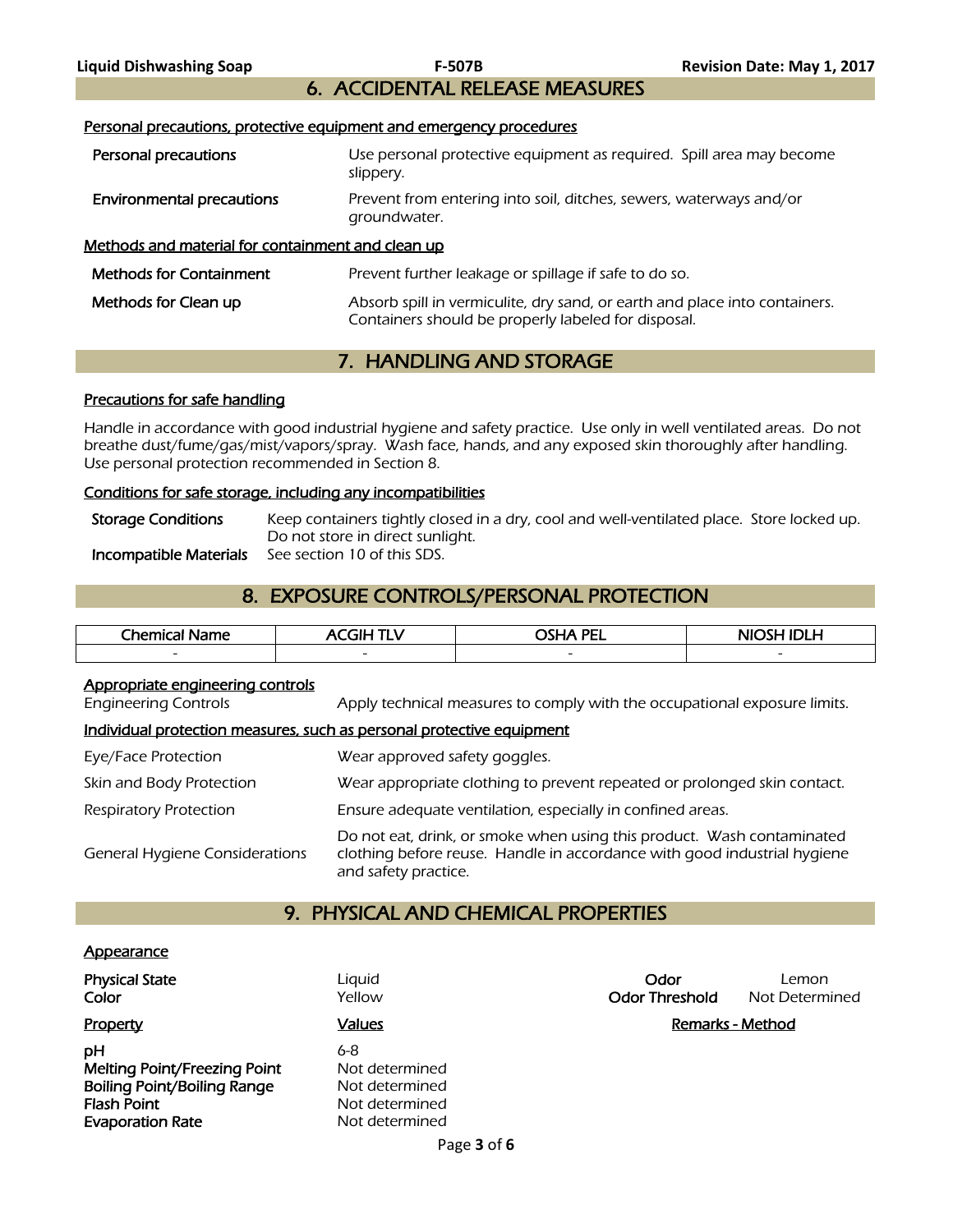| Liquid Dishwashing Soap          | F-               |
|----------------------------------|------------------|
| <b>Flammability (Solid, Gas)</b> | Liquid- Not appl |
| <b>Upper Flammability Limits</b> | Not determined   |
| <b>Lower Flammability Limits</b> | Not determined   |
| <b>Vapor Pressure</b>            | Not determined   |
| <b>Vapor Density</b>             | Not determined   |
| <b>Specific Gravity</b>          | Not determined   |
| <b>Water Solubility</b>          | Miscible         |
| Solubility in other solvents     | Not determined   |
| <b>Partition Coefficient</b>     | Not determined   |
| <b>Auto-ignition Temperature</b> | Not determined   |
| <b>Decomposition Temperature</b> | Not determined   |
| <b>Viscosity</b>                 | Not determined   |
| <b>Explosive Properties</b>      | Not determined   |
| <b>Oxidizing Properties</b>      | Not determined   |
|                                  |                  |

# applicable

# 10. STABILITY AND REACTIVITY

| Reactivity                                        | Not reactive under normal conditions.                                                  |  |  |
|---------------------------------------------------|----------------------------------------------------------------------------------------|--|--|
| <b>Chemical Stability</b>                         | Stable under recommended storage conditions.                                           |  |  |
| <b>Conditions to Avoid</b>                        | Contact with incompatible materials, storage in direct sunlight, contact with<br>heat. |  |  |
| Incompatible materials                            | Amines, oxidizing agents, reducing agents.                                             |  |  |
| <b>Hazardous Decomposition</b><br><b>Products</b> | Hydrogen chloride gas, sulphur oxides, nitrogen oxides, carbon oxides.                 |  |  |
| Hazardous Polymerization                          | Not available.                                                                         |  |  |

# 11. TOXICOLOGICAL INFORMATION

# Mixture Toxicity

Toxicological data have not been determined specifically for this product.

# 12. ECOLOGICAL INFORMATION

# **Ectotoxicity**

Ecological studies have not been carried out on this product.

# 13. DISPOSAL CONSIDERATIONS

| <b>Disposal Instructions</b>             | Dispose of in accordance with local, regional, national, and international<br>regulations.                                                                                                                       |
|------------------------------------------|------------------------------------------------------------------------------------------------------------------------------------------------------------------------------------------------------------------|
| Hazardous Waste Code                     | Not available.                                                                                                                                                                                                   |
| Waste from residues / unused<br>products | Reuse or recycle if possible. Dispose of in accordance with local, regional,<br>national, and international regulations.                                                                                         |
| <b>Contaminated Packaging</b>            | Since emptied containers may retain product residue, follow label warnings<br>even after container is emptied. Empty containers should be taken to an<br>approved waste handling site for recycling or disposal. |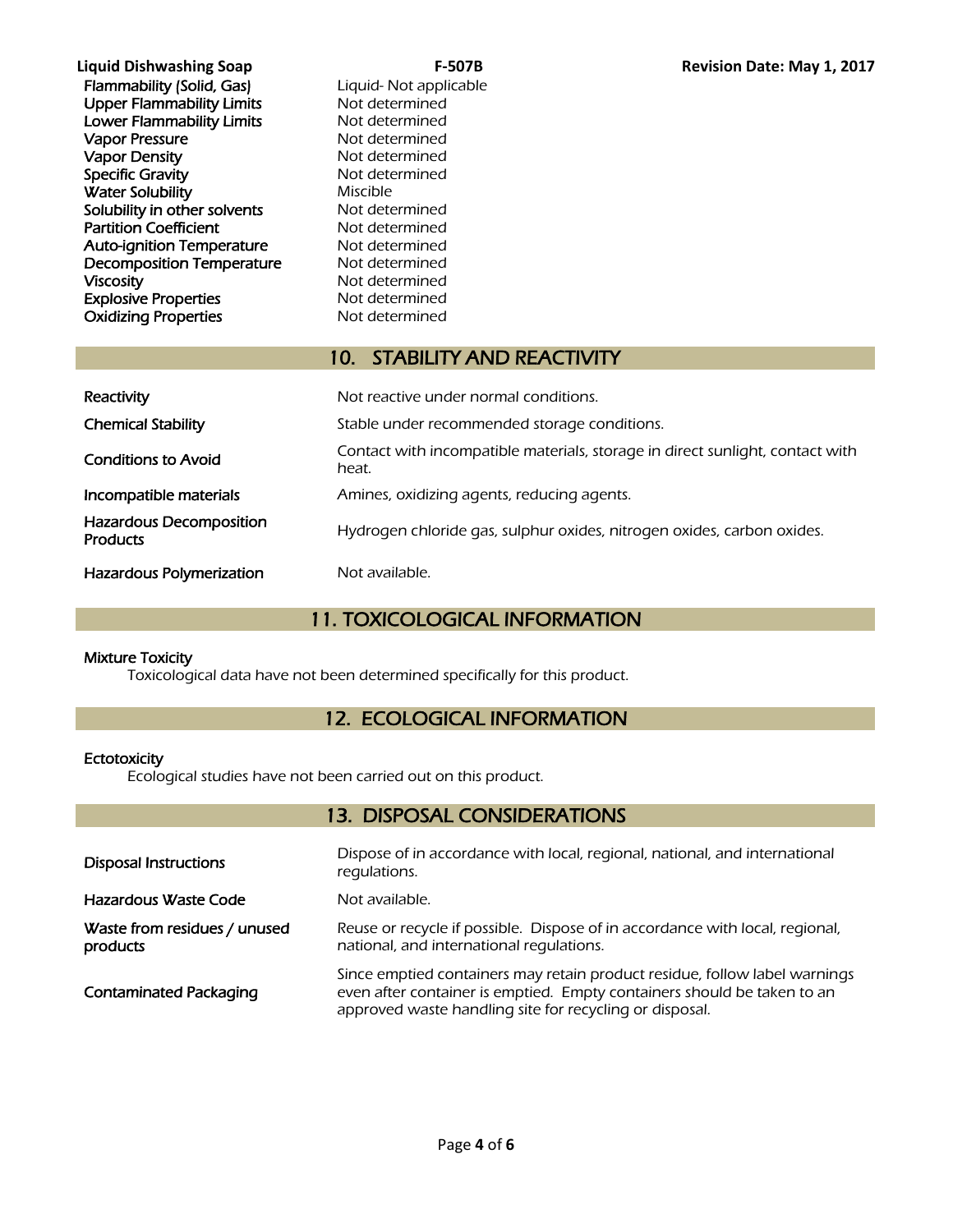# 14. TRANSPORT INFORMATION

|--|

**DOT I.D. Number Not available.**<br> **DOT Proper Shipping Name** Not available. DOT Proper Shipping Name DOT Hazard Classes: US DOT Not available.<br>
Road (ADR) Not available.

Road (ADR) Air (ICAO/IMDG) Not available. Sea (IMO/IMDG) Not available.

Packing Group Not available.<br>
DOT Label Mot available.

Please see current shipping paper for most up to date shipping information, including exemptions and special circumstances.

Not available.

# 15. REGULATORY INFORMATION

# U.S. Federal Regulations

Contents of this SDS comply with OSHA Hazard Communication Standard CFR 1910.1200.

# OSHA Hazard Communication Standard (29 CFR 1910.1200)

( X ) Hazardous ( ) Non- Hazardous

# SARA TITLE III

| Section 302/304<br>Section 311/312<br>Section 313 | Extremely Hazardous Substances: None.<br>(40CFR370) Hazardous Categories: Acute.<br>Contains the following SARA 313 Toxic Release Chemicals: None. |
|---------------------------------------------------|----------------------------------------------------------------------------------------------------------------------------------------------------|
| <b>CERCLA</b>                                     |                                                                                                                                                    |
| <b>CERCLA Regulatory</b>                          | Based on information supplied this product contains no substances<br>rogulated under CEDCLA                                                        |

regulated under CERCLA.

# State Regulations

### California Prop 65

 This product may contain the following ingredient(s) known to the state of California to cause cancer, birth defects or other reproductive harm: None based on the information supplied.

# Inventories

| Component     | TSCA<br>(United<br><b>States</b> | <b>DSL</b><br>(Canada) | <b>EINECS/ELINCS</b><br>(Europe) | <b>ENCS</b><br>(Japan) | China<br>(IECSC) | <b>KECL</b><br>(Korea) | <b>PICCS</b><br>(Philippines) | <b>AICS</b><br>(Australia) |
|---------------|----------------------------------|------------------------|----------------------------------|------------------------|------------------|------------------------|-------------------------------|----------------------------|
| CalBlend DF   |                                  |                        |                                  |                        | ν<br>↗           |                        |                               |                            |
| (Proprietary) |                                  |                        |                                  |                        |                  |                        |                               |                            |
| Masodol 900   |                                  |                        |                                  |                        | Χ                |                        |                               |                            |
| (68439-46-3)  |                                  |                        |                                  |                        |                  |                        |                               |                            |